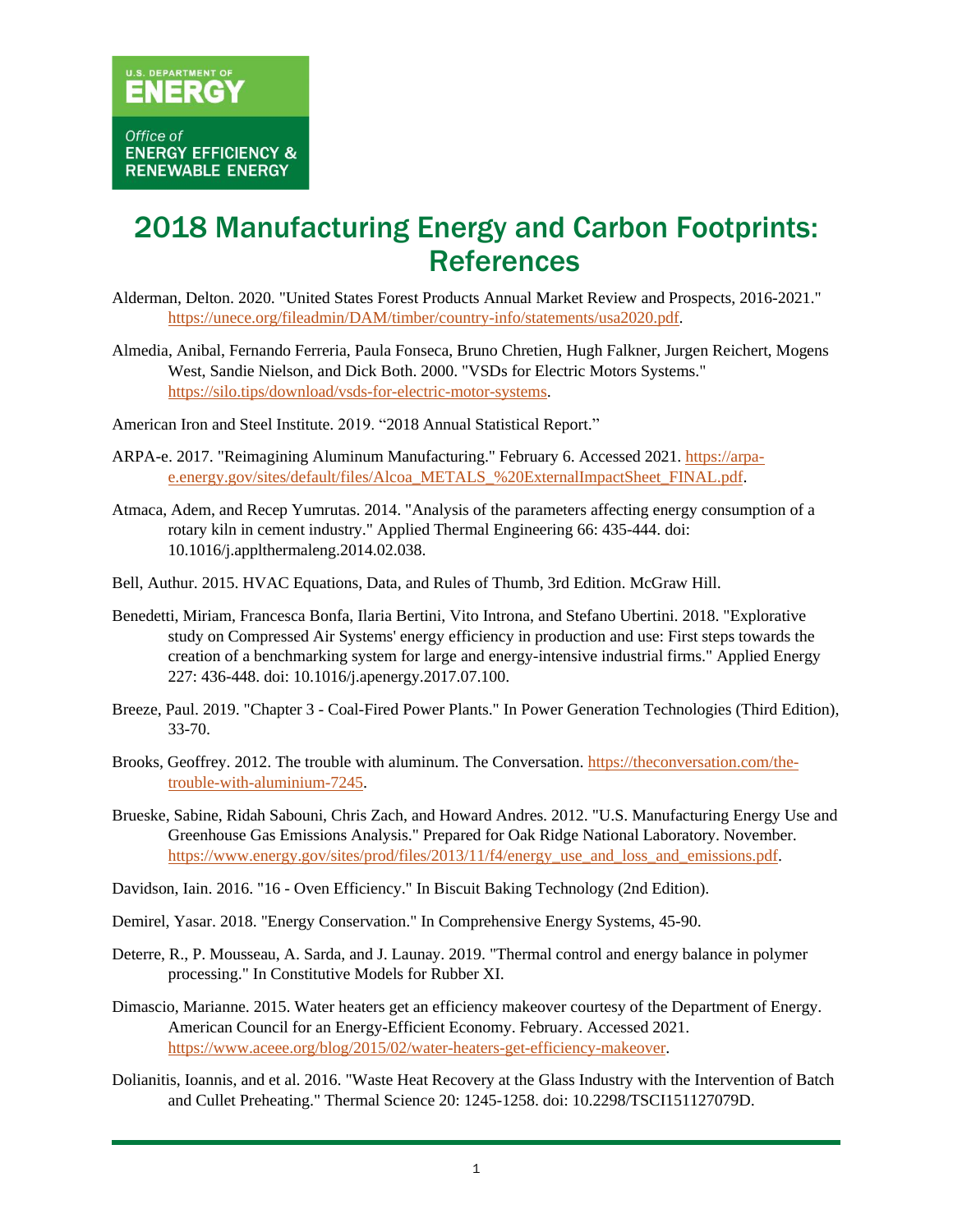- Durmus, Kaya, E. Alptekin Yagmur, Yigit Suleyman, Fatma Kilic, A. Salih Eren, and Cenk Celik. 2008. "Energy efficiency in pumps." Energy Conversion and Management 49 (6): 1662-1673. doi: 10.1016/j.enconman.2007.11.010.
- Energetics Incorporated for the Propane Education & Research Council. 2009. "Propane Reduces Greenhouse Gas Emissions: A Comparative Analysis." [https://www.propanecouncil.org/uploadedFiles/REP\\_15964%20Propane%20Reduces%20GHG%20E](https://www.propanecouncil.org/uploadedFiles/REP_15964%20Propane%20Reduces%20GHG%20Emissions%202009.pdf) [missions%202009.pdf.](https://www.propanecouncil.org/uploadedFiles/REP_15964%20Propane%20Reduces%20GHG%20Emissions%202009.pdf)
- Envision Intelligence. 2018. Gas Turbine Manufacturers Market Share. October. [https://www.envisioninteligence.com/blog/gas-turbine-manufacturers-market-share/.](https://www.envisioninteligence.com/blog/gas-turbine-manufacturers-market-share/)
- Gas Turbine World. 2018. "2018 Performance Specs, 34th Edition."
- Gerdau Basauri Works R&D Department. 2015. Energetic flowchart for cement, glass, steel industries and petrochemical sectors. European Commission within the H2020 Programme.
- Ghannadzadeh, Ali, and Majid Sadeqzadeh. 2016. "Exergy analysis as a scoping tool for cleaner production of chemicals: a case study of an ethylene production process." Journal of Cleaner Production 129: 508- 520. doi: 10.1016/j.jclepro.2016.04.018.
- Gholipour Khajeh, Morteza, Masoud Iranmanesh, and Fashid Keynia. 2014. "Energy auditing in cement industry; A cast study." EnergyEquisSys 2: 171-184. [http://www.energyequipsys.com/article\\_9894\\_9ae1481e579c3c345f332b44f4055752.pdf](http://www.energyequipsys.com/article_9894_9ae1481e579c3c345f332b44f4055752.pdf)
- Glass Services. 2021. Heat and Mass Balances. [https://www.gsl.cz/services-products/assessment/audits-data](https://www.gsl.cz/services-products/assessment/audits-data-analyses/heat-mass-balances/)[analyses/heat-mass-balances/.](https://www.gsl.cz/services-products/assessment/audits-data-analyses/heat-mass-balances/)
- Global Efficiency Intelligence. n.d. Industrial Energy Efficiency and Decarbonization. https://www.globalefficiencyintel.com/.
- Grainger. 2019. Types of Belt Drives and How They Improve Efficiency. August 19. Accessed 2021. [https://www.grainger.com/know-how/equipment-information/kh-types-of-belt-drives-efficiency.](https://www.grainger.com/know-how/equipment-information/kh-types-of-belt-drives-efficiency)
- Hatzilau, Christina-Stavrula, and et al. 2016. "Energy saving incentives for the European glass industry in the frame of the EU emissions trading scheme." ECEEE Industrial Summer Study.
- Hay, Thomas, Ville-Valtteri Visuri, Matti Aula, and Thomas Echterhof. 2021. "A Review of Mathematical Process Models for the Electric Arc Furnace Process." steel research international 92 (3). doi: 10.1002/srin.202000395.
- Honkalaskar, Vijay, Upendra Bhandarkar, and Milind Sohoni. 2013. "Development of a fuel efficient cookstove through a participatory bottom-up approach." Energy, Sustainability and Society 3. doi: 10.1186/2192-0567-3-16.
- Ibrahim, Hassan. 2010. "Fired Process Heaters." In Matlab Modelling, Programming and Simulations.
- Industry Probe. 2020. "Gas Turbine Market." [http://www.releasewire.com/press-releases/global-gas-turbine](http://www.releasewire.com/press-releases/global-gas-turbine-market-expected-to-reach-us-1343-bn-by-2027-industry-probe-1299271.htm)[market-expected-to-reach-us-1343-bn-by-2027-industry-probe-1299271.htm.](http://www.releasewire.com/press-releases/global-gas-turbine-market-expected-to-reach-us-1343-bn-by-2027-industry-probe-1299271.htm)
- Intergovernmental Panel on Climate Change. 2007. "AR4 Climate Change 2007: The Physical Science Basis, Chapter 2." [www.ipcc.ch/publications\\_and\\_data/ar4/wg1/en/ch2s2-10-2.html.](http://www.ipcc.ch/publications_and_data/ar4/wg1/en/ch2s2-10-2.html)
- International Energy Agency. 2020. Aluminum Tracking Report. October. [https://www.iea.org/reports/aluminium.](https://www.iea.org/reports/aluminium)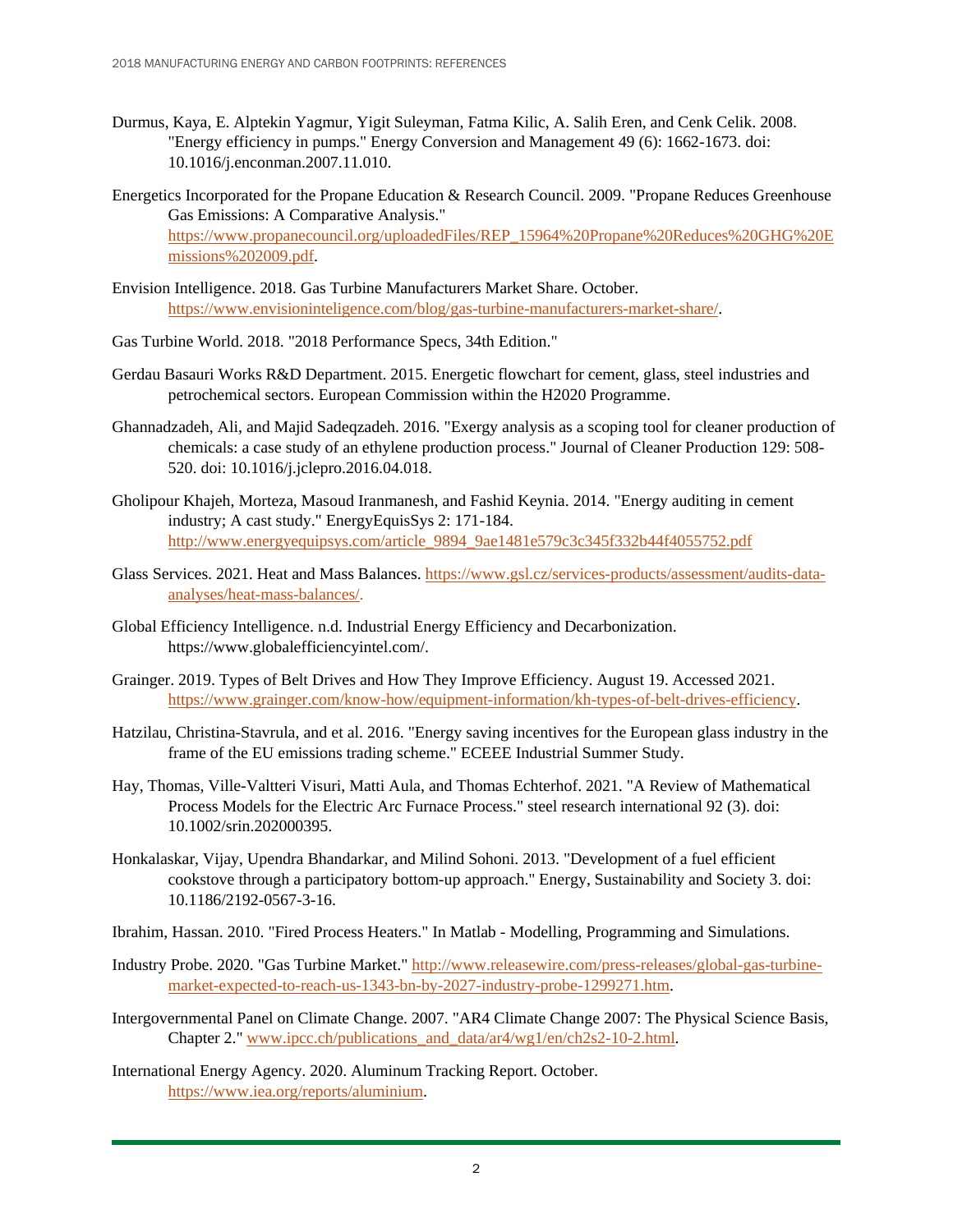- —. 2010. "Industrial Combustion Boilers." May[. https://iea-etsap.org/E-TechDS/PDF/I01-ind\\_boilers-GS-AD](https://iea-etsap.org/E-TechDS/PDF/I01-ind_boilers-GS-AD-gct.pdf)[gct.pdf.](https://iea-etsap.org/E-TechDS/PDF/I01-ind_boilers-GS-AD-gct.pdf)
- Ion, Dosa, and Detrilean Dan Codrut. 2013. "Efficiency Assessment of Condensing Steam Turbine." Advances in Environment, Ecosystems and Sustainable Tourism.
- Jeetah, P., and N.B. Aldine. 2016. "Energy Optimization in Dyehouse." University of Mauritius Research Journal 20.
- Kamen Industrial Technologies. 2013. "Practical Perspectives on Optimizing Steam System Efficiency." [https://ec.kamandirect.com/content/downloads/homepage/kaman\\_steam\\_whitepaper.pdf.](https://ec.kamandirect.com/content/downloads/homepage/kaman_steam_whitepaper.pdf)
- Kaya, Durmus, Fatma Kilic, and Hasan Ozturk. 2021. "Energy Efficiency in Pumps." In Energy Management and Energy Efficiency in Industry, 329-374. Springer.
- Keplinger, Thomas, and et al. 2018. "Modeling, Simulation, and Validation with Measurements of a Heat Recovery Hot Gas Cooling Line for Electric Arc Furnaces." steel research international 89. doi: 10.1002/srin.201800009.
- Kline, John, and Charles Kline. 2017. "Assessing Cement Plant Thermal Performance." IEEE Transactions on Industry Applications 53 (4): 4097-4108.
- Koreneff, Goran, Jarno Suojanen, and Pirita Huotari. 2019. "Energy efficiency of Finnish pulp and paper esctor - indicators and estimates."
- Levi, Peter, and Jonathan Cullen. 2018. "Mapping Global Flows of Chemicals: From Fossil Fuel Feedstocks to Chemical Products." Environmental Science & Technology 1725-1734. doi: 10.1021/acs.est.7b04573.
- Lucintel. 2016. "Opportunities in the Gas Turbine Market for Power Generation: Growth Trends, Forecast and Competitive Analysis." [https://www.lucintel.com/gas-turbine-market-for-power-generation-2016-](https://www.lucintel.com/gas-turbine-market-for-power-generation-2016-2021.aspx) [2021.aspx.](https://www.lucintel.com/gas-turbine-market-for-power-generation-2016-2021.aspx)
- Maier, R.W., W.P. Olivent, D.L. Brandt, and T.G. Golden. 1979. Refinery energy profile. Final Report. Gulf Research and Development Co.
- McBrien, Martin, Andre Cabrera Serrenho, and Julian Allwood. 2016. "Potential for energy savings by heat recovery in an integrated steel supply chain." Applied Thermal Engineering 103: 592-606. doi: 10.1016/j.applthermaleng.2016.04.099.
- McMillan, Colin, and Vinayak Narwade. 2018. The Industry Energy Tool (IET): Documentation. National Renewable Energy Laboratory. [https://www.nrel.gov/docs/fy19osti/71990.pdf.](https://www.nrel.gov/docs/fy19osti/71990.pdf)
- Michalakakis, Charalampos, Jonathan Cullen, Ana Gonzalez Hernandez, and Bart Hallmark. 2019. "Exergy and network analysis of chemical sites." Sustainable Production and Consumption 19: 270-288. doi: 10.1016/j.spc.2019.07.004.
- Monroe, Raymond, Kent Peaslee, and R. Eppich. 2008. "Energy Efficiency in Steel Casting Production." SFSA Technical and Operating Conference.
- Morrow, III, William, and et al. 2014. "Energy efficiency improvements in the U.S. petroleum refining industry." ECEEE Industrial Summer Study Proceedings.
- Natural Resources Canada, Office of Energy Efficiency. 2008. "Benchmarking Energy Use in Canadian Pulp and Paper Mills." [https://www.nrcan.gc.ca/sites/www.nrcan.gc.ca/files/oee/pdf/industrial/technical](https://www.nrcan.gc.ca/sites/www.nrcan.gc.ca/files/oee/pdf/industrial/technical-info/benchmarking/pulp-paper/pdf/benchmark-pulp-paper-e.pdf)[info/benchmarking/pulp-paper/pdf/benchmark-pulp-paper-e.pdf.](https://www.nrcan.gc.ca/sites/www.nrcan.gc.ca/files/oee/pdf/industrial/technical-info/benchmarking/pulp-paper/pdf/benchmark-pulp-paper-e.pdf)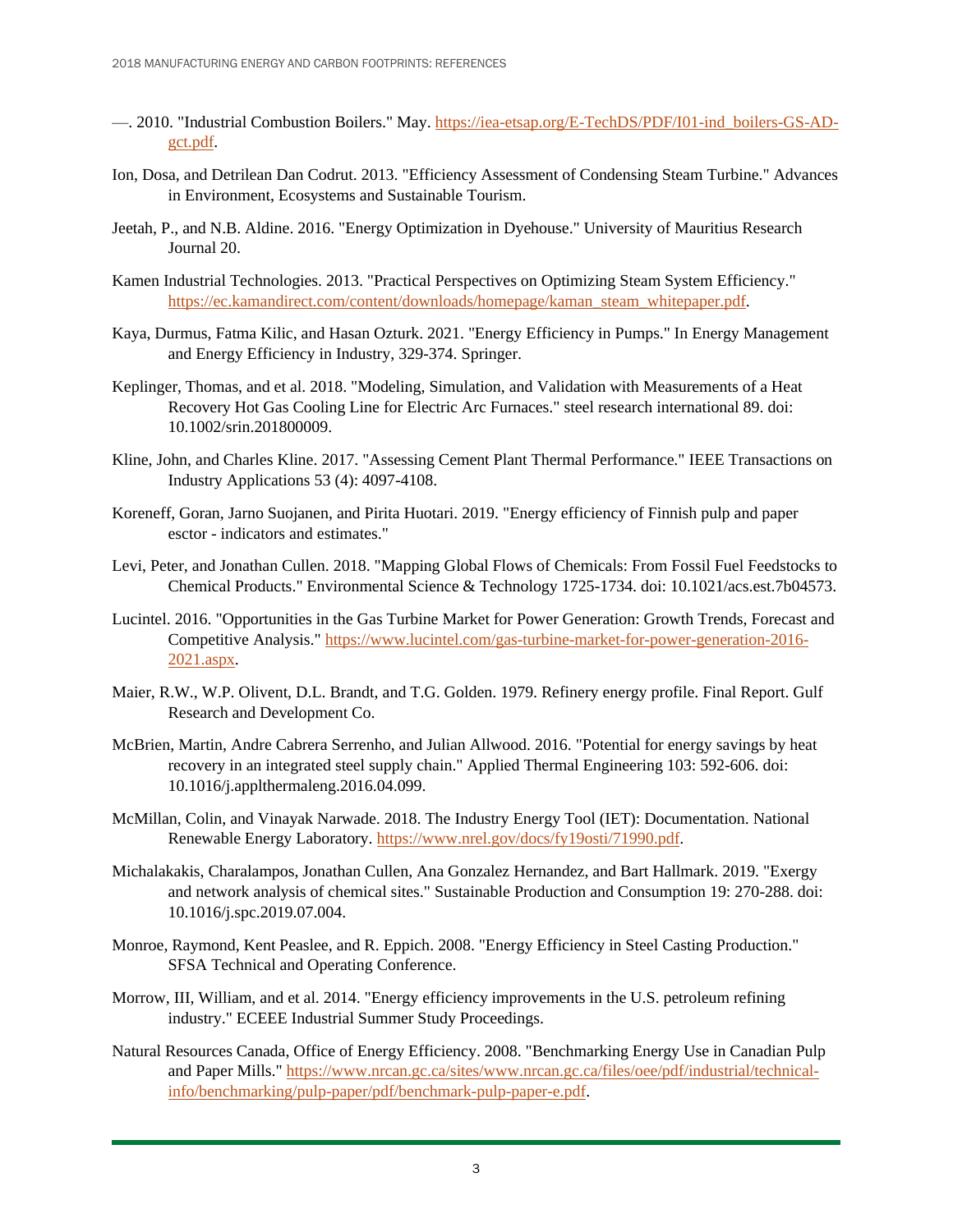- Nehler, Therese, Ricardo Parra, and Patrik Thollander. 2018. "Implementation of energy efficiency measures in compressed air systems: barriers, drivers and non-energy benefits." Energy Efficiency 11: 1281- 1302. doi: 10.1007/s12053-018-9647-3.
- New Delhi: Bureau of Energy Efficiency. 2010. "Detailed Project Report on Installation of Fabric Temperature Control System in Stenters."
- Njobet, Nana Levi. 2012. Energy Analysis in the Extrusion of Plastics. Arcada University.
- Obaidat, Mazin, Ahmed Al-Ghandoor, Patrick Phelan, Rene Villalobos, and Ammar Alkhalidi. 2018. "Energy and Exergy Analyses of Different Aluminum Reduction Technologies." Sustainability 10 (4). doi: 10.3390/su10041216
- Oil & Gas Journal. 2019. 2018 US Refining Capacity Summary. March. [https://www.ogj.com/ogj-survey](https://www.ogj.com/ogj-survey-downloads/worldwide-refining/document/17299952/2018-us-refining-capacity-summary)[downloads/worldwide-refining/document/17299952/2018-us-refining-capacity-summary.](https://www.ogj.com/ogj-survey-downloads/worldwide-refining/document/17299952/2018-us-refining-capacity-summary)
- Rao, Prakash, Paul Sheaffer, Yuting Chen, Miriam Goldberg, Benjamin Jones, Jeff Cropp, and Jordan Hester. 2021. U.S. Industrial and Commercial Motor System Market Assessment Report. Volume 1: Characteristics of the Installed Base. Lawrence Berkeley National Laboratory. [https://escholarship.org/content/qt42f631k3/qt42f631k3.pdf.](https://escholarship.org/content/qt42f631k3/qt42f631k3.pdf)
- Robb, Drew. 2020. The bad and good news in the gas turbine market. Turbomachinery Magazine. May. [https://www.turbomachinerymag.com/view/the-bad-and-good-news-in-the-gas-turbine-market.](https://www.turbomachinerymag.com/view/the-bad-and-good-news-in-the-gas-turbine-market)
- Sankey Diagrams. 2017. Energy Flow in a Furnace. https://www.sankey-diagrams.com/energy-flow-in-afurnace/.
- Shankar, Arun, Vishnu Kalaiselvan, Subramaniam Umashankar, Shanmugam Paramasivam, and Hanigovszki Norbert. 2016. "A comprehensive review of energy efficiency enhancement initiatives in centrifugal pumping system." Applied Energy 181: 495-513. doi: 10.1016/j.apenergy.2016.08.070.
- Sovacool, Benjamin, Morgan Bazilian, Steve Griffiths, Jinsoo Kim, Aoife Foley, and David Rooney. 2021. "Decarbonizing the food and beverages industry: A critical and systematic review of developments, sociotechnical systems and policy options." Renewable and Sustainable Energy Reviews 143. doi: 10.1016/j.rser.2021.110856.
- Steinparzer, T., A. Fleischanderl, and P. Trunner. 2015. "Waste Heat Recovery Solutions for Steelmaking Processes." [http://www.matil.org/uploads/dokuman/1159-1/18\\_jan\\_Waste\\_Recovery.pdf.](http://www.matil.org/uploads/dokuman/1159-1/18_jan_Waste_Recovery.pdf)
- Sustainable Campus. 2016. 2016 Climate Neutral Campus Energy Alternatives Report. Ithaca: Cornell University.
- Swagelok Energy Advisors, Inc. 2011. "Steam System Thermal Cycle Efficiency Part One Document No. 33." [www.swagelok.com/Chicago/Services/Energy-Services/~/media/Distributor%20Media/C-](http://www.swagelok.com/Chicago/Services/Energy-Services/~/media/Distributor%20Media/C-G/Chicago/Services/ES%20-%20Thermal%20Cycle%20Efficiency_BP_33.ashx)[G/Chicago/Services/ES%20-%20Thermal%20Cycle%20Efficiency\\_BP\\_33.ashx.](http://www.swagelok.com/Chicago/Services/Energy-Services/~/media/Distributor%20Media/C-G/Chicago/Services/ES%20-%20Thermal%20Cycle%20Efficiency_BP_33.ashx)
- Tantakitti, P., S. Pattana, and K. Wiratkasem. 2015. "Identifying FEG Standard through a Performance Study of Industrial Fans in Thailand." Procedia Engineering 118: 193-200. doi: 10.1016/j.proeng.2015.08.418.
- TYMA. n.d. Belt Efficiency and Energy Saving. [https://www.tyma.eu/technical-information/belt-efficiency/.](https://www.tyma.eu/technical-information/belt-efficiency/)
- U.K. Department of the Environment. 1997. "Cutting your energy costs: A guide for the textile dyeing and finishing industry."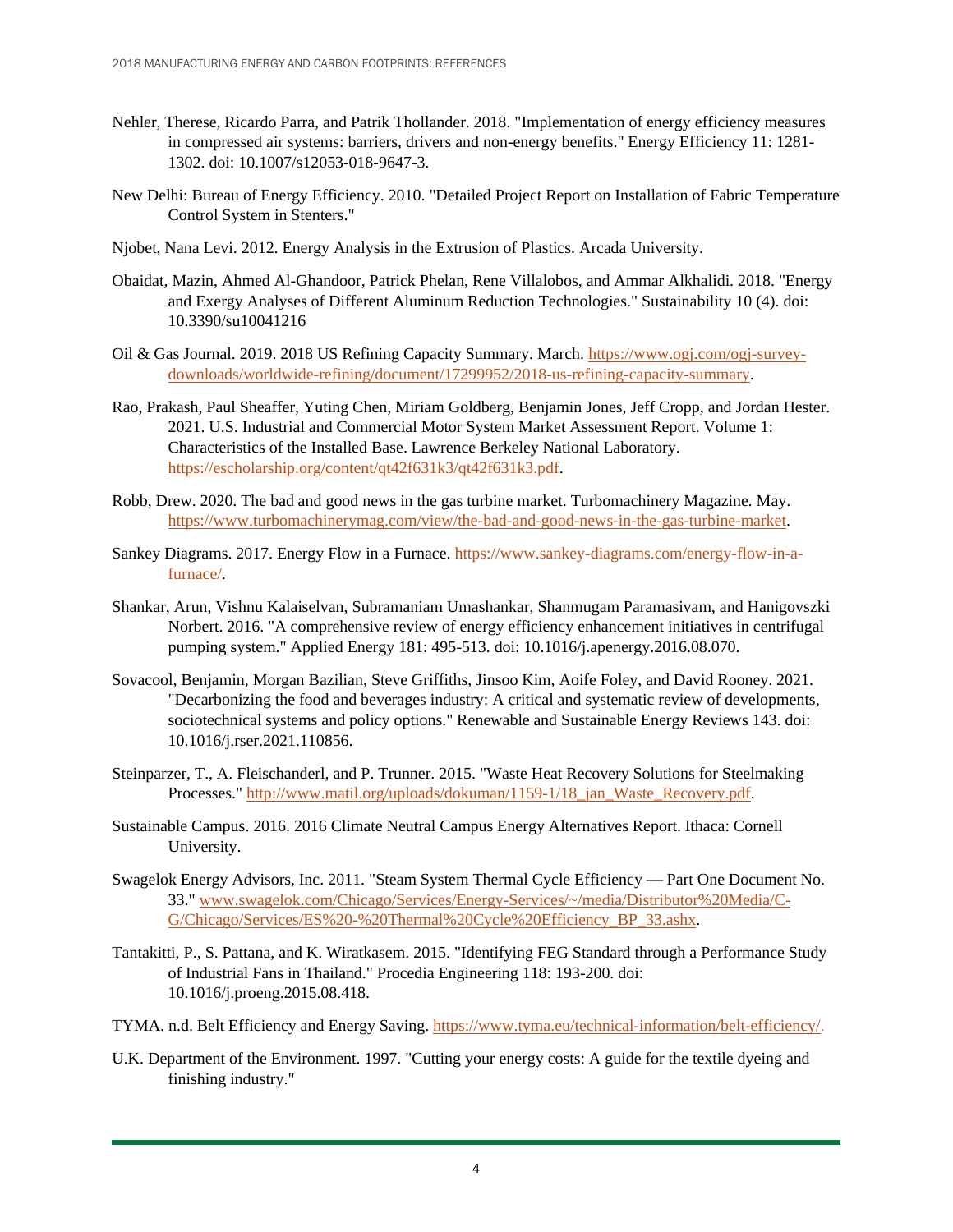- U.S. Census Bureau. 2021. "North American Industry Classification System.[" https://www.census.gov/naics/.](https://www.census.gov/naics/)
- U.S. Department of Energy. 2020. "Energy Conservation Program: Energy Conservation Standards for Electric Motors." [https://www.govinfo.gov/content/pkg/FR-2020-05-21/pdf/2020-09989.pdf.](https://www.govinfo.gov/content/pkg/FR-2020-05-21/pdf/2020-09989.pdf)
- —. 2017. Furnaces and Boilers. [https://energy.gov/energysaver/furnaces-and-boilers.](https://energy.gov/energysaver/furnaces-and-boilers)
- U.S. Department of Energy Office of Policy and International Affairs. 2007. "Technical Guidelines Voluntary Reporting of Greenhouse Gases (1605(b)) Program." [http://www.aftresearch.org/ecosystems/materials/docs/January2007\\_1605b%20GHG%20TechnicalGu](http://www.aftresearch.org/ecosystems/materials/docs/January2007_1605b%20GHG%20TechnicalGuidelines.pdf) [idelines.pdf.](http://www.aftresearch.org/ecosystems/materials/docs/January2007_1605b%20GHG%20TechnicalGuidelines.pdf)
- U.S. Department of Energy, Advanced Manufacturing Office. 2012. "Adjustable Speed Drive Part-Load Efficiency." November. Accessed 2021. [https://www.energy.gov/sites/prod/files/2014/04/f15/motor\\_tip\\_sheet11.pdf.](https://www.energy.gov/sites/prod/files/2014/04/f15/motor_tip_sheet11.pdf)
- —. 2017. "Bandwidth Study on Energy Use and Potential Energy Saving Opportunities in U.S. Aluminum Manufacturing." [https://energy.gov/eere/amo/downloads/bandwidth-study-us-aluminum](https://energy.gov/eere/amo/downloads/bandwidth-study-us-aluminum-manufacturing)[manufacturing.](https://energy.gov/eere/amo/downloads/bandwidth-study-us-aluminum-manufacturing)
- —. 2015. "Bandwidth Study on Energy Use and Potential Energy Saving Opportunities in U.S. Chemical Manufacturing." [https://www.energy.gov/sites/prod/files/2015/08/f26/chemical\\_bandwidth\\_report.pdf.](https://www.energy.gov/sites/prod/files/2015/08/f26/chemical_bandwidth_report.pdf)
- —. 1997. "Determining Electric Motor Load and Efficiency." [https://energy.gov/eere/amo/downloads/determining-electric-motor-load-and-efficiency.](https://energy.gov/eere/amo/downloads/determining-electric-motor-load-and-efficiency)
- —. 2015. "Improving Process Heating System Performance." [https://www.energy.gov/eere/amo/downloads/improving-process-heating-system-performance](https://www.energy.gov/eere/amo/downloads/improving-process-heating-system-performance-sourcebook-industry-third-edition)[sourcebook-industry-third-edition.](https://www.energy.gov/eere/amo/downloads/improving-process-heating-system-performance-sourcebook-industry-third-edition)
- —. 2012. "Replace V-Belts with Notched or Synchronous Belt Drives." [https://www.energy.gov/eere/amo/downloads/replace-v-belts-notched-or-synchronous-belt-drives.](https://www.energy.gov/eere/amo/downloads/replace-v-belts-notched-or-synchronous-belt-drives)
- U.S. Department of Energy, Building Technologies Office. 2017. "2015 U.S. Lighting Market Characterization." [https://energy.gov/eere/ssl/2015-us-lighting-market-characterization.](https://energy.gov/eere/ssl/2015-us-lighting-market-characterization)
- —. 2019. "Energy Savings Forecast of Solid-State Lighting in General Illumination Applications." December. [https://www.energy.gov/sites/prod/files/2019/12/f69/2019\\_ssl-energy-savings-forecast.pdf.](https://www.energy.gov/sites/prod/files/2019/12/f69/2019_ssl-energy-savings-forecast.pdf)
- U.S. Department of Energy, Industrial Technologies Program. 2005. "Test for Pumping System Efficiency." September. Accessed 2021. [https://www.energy.gov/sites/prod/files/2014/05/f16/test\\_pumping\\_system\\_\\_pumping\\_systemts4.pdf.](https://www.energy.gov/sites/prod/files/2014/05/f16/test_pumping_system__pumping_systemts4.pdf)
- U.S. Department of Energy, Vehicle Technologies Office. 2017. "Combustion Engines 2016 Annual Report." https://www.energy.gov/sites/prod/files/2017/08/f36/fy16 adv comb report print.pdf.
- U.S. Energy Information Administration. 2017. 2014 Manufacturing Energy Consumption Survey Methodology and Data Quality: Survey Design, Implementation, and Estimates. U.S. Department of Energy. [https://www.eia.gov/consumption/manufacturing/data/2014/index.php?view=methodology\\_2014.](https://www.eia.gov/consumption/manufacturing/data/2014/index.php?view=methodology_2014)
- —. 2021. "Electric Power Annual." February 22. U.S. Department of Energy. https://www.eia.gov/electricity/annual/.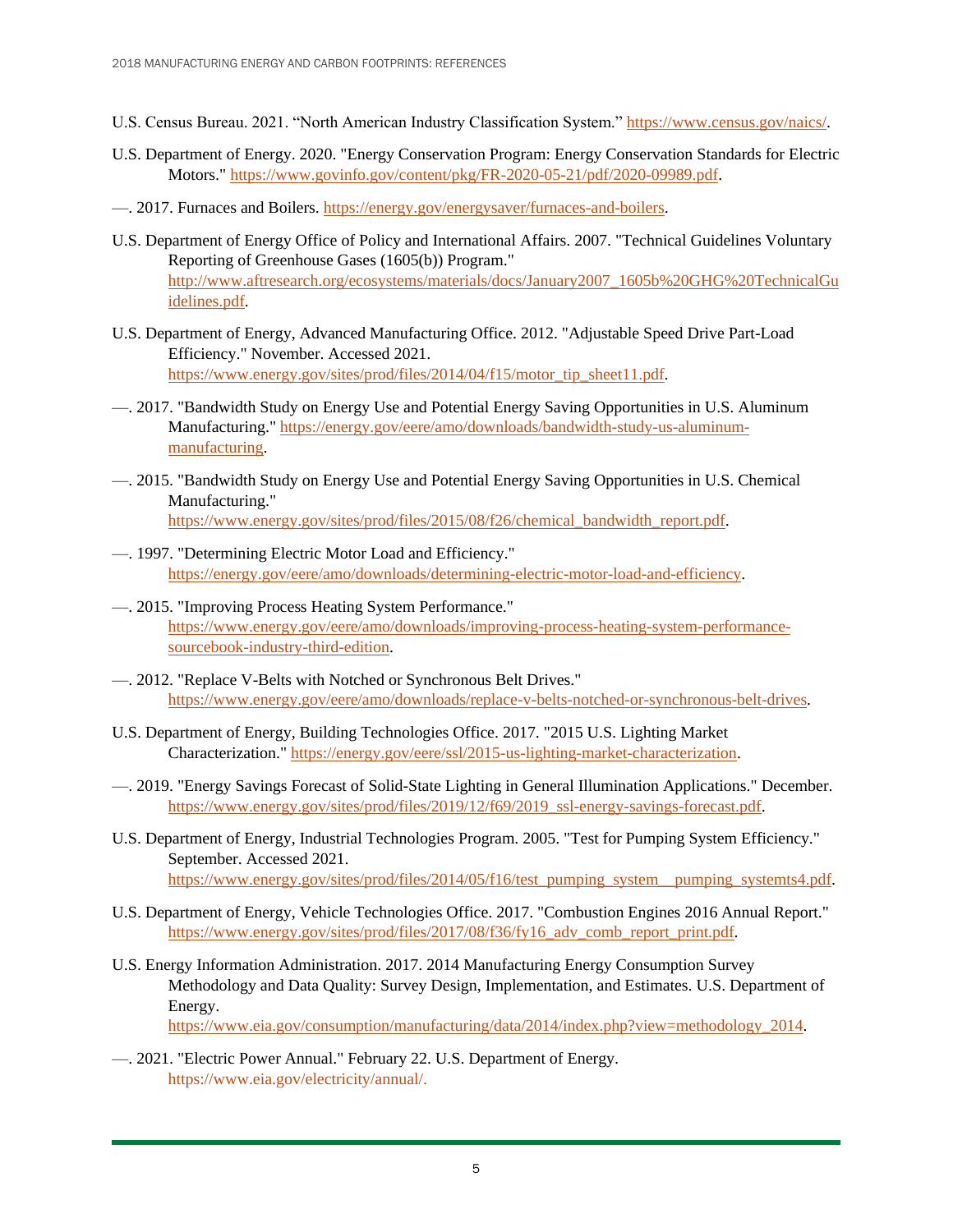- —. 2018. "Electricity: Form EIA-923 Detailed Data." U.S. Department of Energy. [https://www.eia.gov/electricity/data/eia923/.](https://www.eia.gov/electricity/data/eia923/)
- —. 2021. Manufacturing Energy Consumption Survey (MECS): 2018 MECS Survey Data. U.S. Department of Energy[. https://www.eia.gov/consumption/manufacturing/data/2018/.](https://www.eia.gov/consumption/manufacturing/data/2018/)
- —. n.d. MECS Terminology. U.S. Department of Energy. [https://www.eia.gov/consumption/manufacturing/terms.php.](https://www.eia.gov/consumption/manufacturing/terms.php)
- —. 2020. "Model Documentation Report: Industrial Demand Module of the National Energy Modeling System." U.S. Department of Energy. [https://www.eia.gov/outlooks/aeo/nems/documentation/industrial/pdf/m064\(2020\).pdf.](https://www.eia.gov/outlooks/aeo/nems/documentation/industrial/pdf/m064(2020).pdf)
- —. 2021. "Monthly Energy Review." U.S. Department of Energy. [https://www.eia.gov/totalenergy/data/monthly/.](https://www.eia.gov/totalenergy/data/monthly/)
- U.S. Environmental Protection Agency. 2013. 2013 Revisions to the Greenhouse Gas Reporting Rule and Proposed Confidentiality Determinations for New or Substantially Revise Data Elements, 40 CFR Part 98. April 2. [https://www.govinfo.gov/content/pkg/FR-2013-04-02/pdf/2013-06093.pdf.](https://www.govinfo.gov/content/pkg/FR-2013-04-02/pdf/2013-06093.pdf)
- —. 2021. CHP Benefits. [https://www.epa.gov/chp/chp-benefits.](https://www.epa.gov/chp/chp-benefits)
- —. Combined Heat and Power Partnership. 2017. "Catalog of CHP Technologies." [https://www.epa.gov/chp/catalog-chp-technologies.](https://www.epa.gov/chp/catalog-chp-technologies)
- —. 2020. Emissions and Generation Resource Integrated Database (eGRID) Version 2. [https://www.epa.gov/energy/emissions-generation-resource-integrated-database-egrid.](https://www.epa.gov/energy/emissions-generation-resource-integrated-database-egrid)
- —. 2020. Emissions Factors for Greenhouse Gas Inventories. [https://www.epa.gov/sites/default/files/2021-](https://www.epa.gov/sites/default/files/2021-04/documents/emission-factors_mar2020.pdf) [04/documents/emission-factors\\_mar2020.pdf.](https://www.epa.gov/sites/default/files/2021-04/documents/emission-factors_mar2020.pdf)
- —. 2015. "ENERGY STAR Energy Efficiency Improvement and Cost Saving Opportunities for Petroleum Refineries." [https://www.energystar.gov/buildings/tools-and-resources/energy-efficiency](https://www.energystar.gov/buildings/tools-and-resources/energy-efficiency-improvement-and-cost-saving-opportunities-petroleum-refineries)[improvement-and-cost-saving-opportunities-petroleum-refineries.](https://www.energystar.gov/buildings/tools-and-resources/energy-efficiency-improvement-and-cost-saving-opportunities-petroleum-refineries)
- —. 2020. "ENERGY STAR Portfolio Manager Source Energy." [https://portfoliomanager.energystar.gov/pdf/reference/Source%20Energy.pdf?c8a6-69ad.](https://portfoliomanager.energystar.gov/pdf/reference/Source%20Energy.pdf?c8a6-69ad)
- —. n.d. "ENERGY STAR Water Heater Key Product Criteria." [https://www.energystar.gov/products/water\\_heaters/residential\\_water\\_heaters\\_key\\_product\\_criteria.](https://www.energystar.gov/products/water_heaters/residential_water_heaters_key_product_criteria)
- —. 2016. Glossary of Climate Change Terms. [https://19january2017snapshot.epa.gov/climatechange/glossary](https://19january2017snapshot.epa.gov/climatechange/glossary-climate-change-terms_.html)[climate-change-terms\\_.html.](https://19january2017snapshot.epa.gov/climatechange/glossary-climate-change-terms_.html)
- —. 2020. "Greenhouse Gas Inventory Guidance Indirect Emissions from Purchased Electricity." December. [https://www.epa.gov/sites/default/files/2020-12/documents/electricityemissions.pdf.](https://www.epa.gov/sites/default/files/2020-12/documents/electricityemissions.pdf)
- —. 2021. "Inventory of U.S. Greenhouse Gas Emissions and Sinks: 1990-2019." [https://www.epa.gov/ghgemissions/inventory-us-greenhouse-gas-emissions-and-sinks-1990-2019.](https://www.epa.gov/ghgemissions/inventory-us-greenhouse-gas-emissions-and-sinks-1990-2019)
- Verma, Yogendra Kumar, Bidyut Mazumdar, and Prabir Ghosh. 2020. "Thermal energy consumption and its conservation for a cement production unit." Environmental Engineering Research 26. doi: 10.4491/eer.2020.111.
- Vilarinho, A.N., J.B.L.M. Campos, and C. Pinho. 2016. "Energy and exergy analysis of an aromatics plant." Case Studies in Thermal Engineering 8: 115-127. doi: 10.1016/j.csite.2016.06.003.